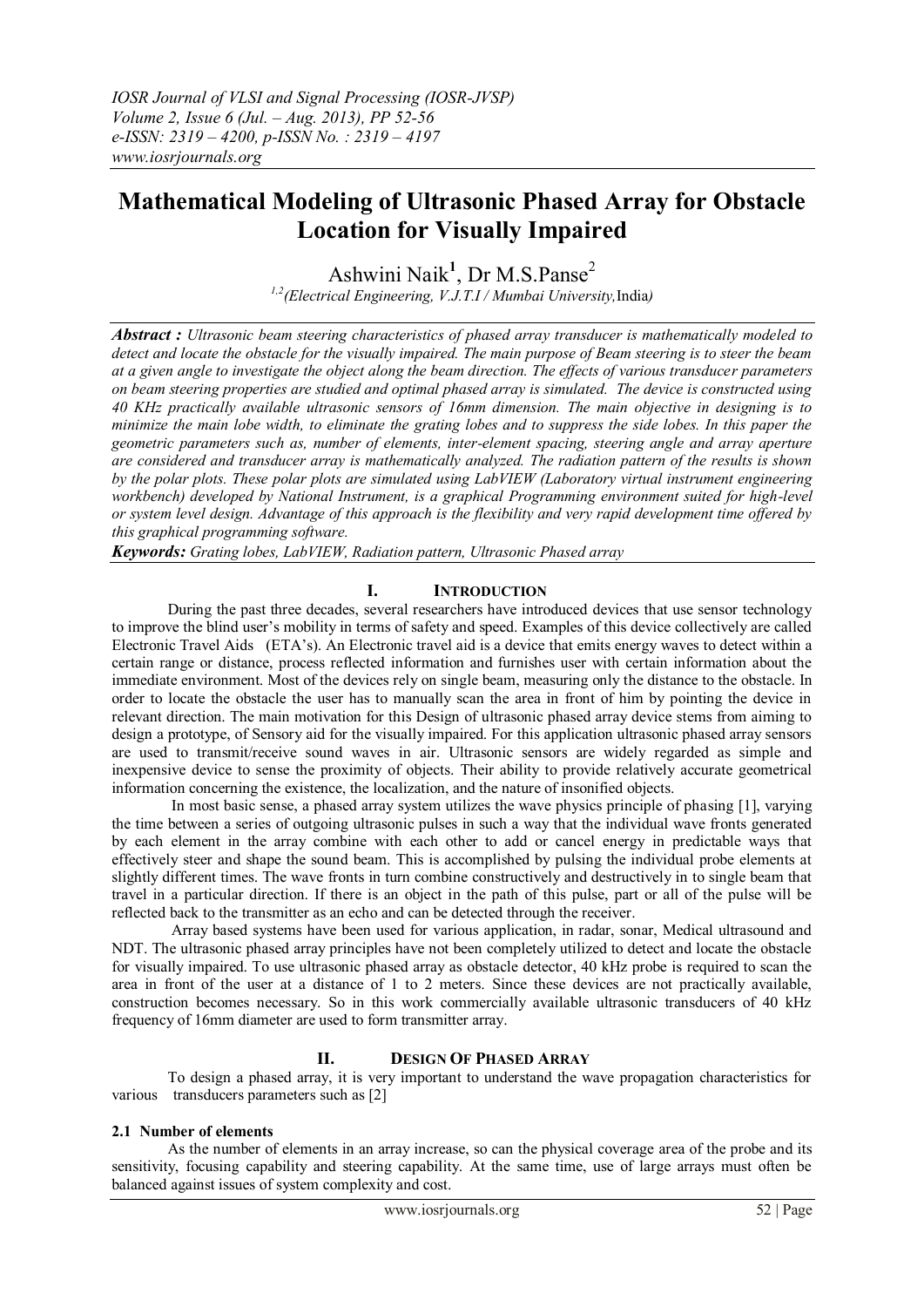## **2.2 Pitch and aperture**

Pitch is the distance between individual elements, and aperture is the effective size of the pulsing element that is usually comprised of a group of individual elements that are pulsed simultaneously. To optimize steering range pitch must be small. For optimum sensitivity minimum unwanted beam spreading, and strong focusing, the aperture must be large.

### **2.3 Grating lobes**

Grating lobes will occur whenever the size of individual element in an array is equal to or greater than the wavelength. The simplest way to minimize grating lobes is to use a transducer with smaller size (< half wavelength). Specialized transducer design incorporates smaller element size and varying element spacing to reduce unwanted lobe.

## **III. MODELLING OF ULTRASONIC PHASED ARRAY**

The operational principle of an ultrasonic phased array is identical phased array antenna[3] .The only difference is Antenna phased array transmit electromagnetic waves, whereas ultrasonic phased array transmit sound waves. Initial step in the design is to select number of elements in the transmitter array.

## **3.1 Selecting number of elements in the transmitter array**

One of the key issues in designing an array transducer is to control the quality of the beam directivity and steer ability .i.e. the steered beams should be sharply defined and well-directed towards the desired steering direction. In the presence of obstacle, the reflected signal (echo) should be reproduced properly. The angular resolution required for proper reproduction of echo is considered to be 5 degrees.

Angular resolution = Half power beam width of main beam (HPBW)

HPBW of a phased array is given by[3] HPBW (degree) = 50.8/a/λ----------------------------(1)

where 'a' aperture size= Nxd,

 $N=$  number of elements,  $d=$  inter-element spacing

The size of transducer is 16mm or 1.9λ. So minimum spacing between the transducers of the transmitter array can be 17mm or 2λ. By substituting the values in equation (1) to get angular resolution less than  $5^\circ$ 

 $N = 5$  gives angular resolution of 5.08 degrees

 $N = 6$  gives angular resolution of 4.23 degrees

#### **3.2 Beam Steering characteristic**

The transmitter is formed by 6 transducer elements. Each element is excited with a time delay for the steering angle  $\theta$  is given by [1]

 $\Delta t_n = nd/c$  (sin  $\theta$ ) + t ------------------(2)

where d is the inter-element spacing, c=velocity of sound in air (340m/s), n is the element number The Ultrasonic signal generated can be represented mathematically [4] as

 $\bullet$  S (t) = A t<sup>m</sup> e<sup>-t/u</sup> cos (2πft+Φ) -----------------(3)

The transmitted signal is as shown in Fig. 1. The signal is generated using  $f = 40$  kHz,  $m = 2$  and  $u = 3.6E-4$ . The time sequence of the excitation signal is calculated using equation (2). The inter-element distance is considered to be twice the wavelength.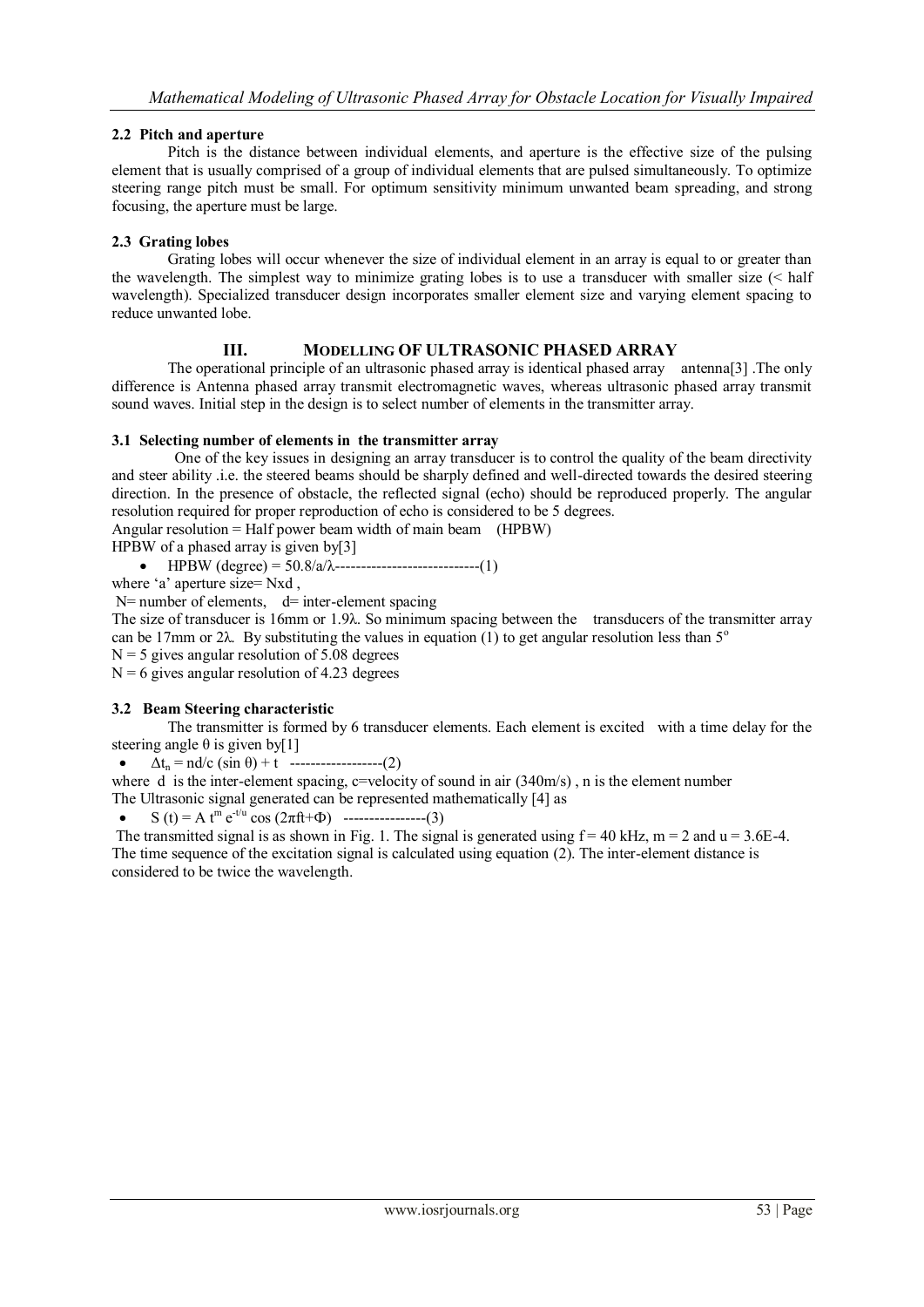*Mathematical Modeling of Ultrasonic Phased Array for Obstacle Location for Visually Impaired*



## **3.3 Grating lobes in the transmitter array**

The steered beam should be sharply defined and well directed towards the desired steering angle. Radiation pattern of the transmitter is plotted with 6 elements of  $2\lambda$  inter-element. The magnitude of the main lobe, grating lobe from the equation (4)

$$
\bullet\quad D(\theta)=\left|\frac{\frac{\pi a\sin\theta s}{\lambda}}{\sin\frac{\pi a\sin\theta s}{\lambda}}\right|\left|\frac{\sin\frac{\pi a\sin\theta}{\lambda}}{\frac{\pi a\sin\theta s}{\lambda}}\right|\left|\frac{\sin\left(\frac{\pi d(\sin\theta s-\sin\theta)N}{\lambda}\right)}{N\sin\left(\frac{\pi d(\sin\theta s-\sin\theta)}{\lambda}\right)}\right|-\cdots\dots\dots\dots(4)
$$

The complete Radiation pattern is given as the product of directivity of single element and directivity of the array [2]. From the above equation appearance of maximum lobe can be calculated using equation (5) [6][7]

θm = ----------------------(5)

for  $m = \pm 0$ , 1. 2...,  $\beta$ = phase delay between the elements and is calculated as  $\bullet$  β = -kdsinθs ------------------------- (6) k is the wave number =  $2π/λ$ ,

when m=0 corresponds main beam,  $m= \pm 1$  presence of first grating lobe

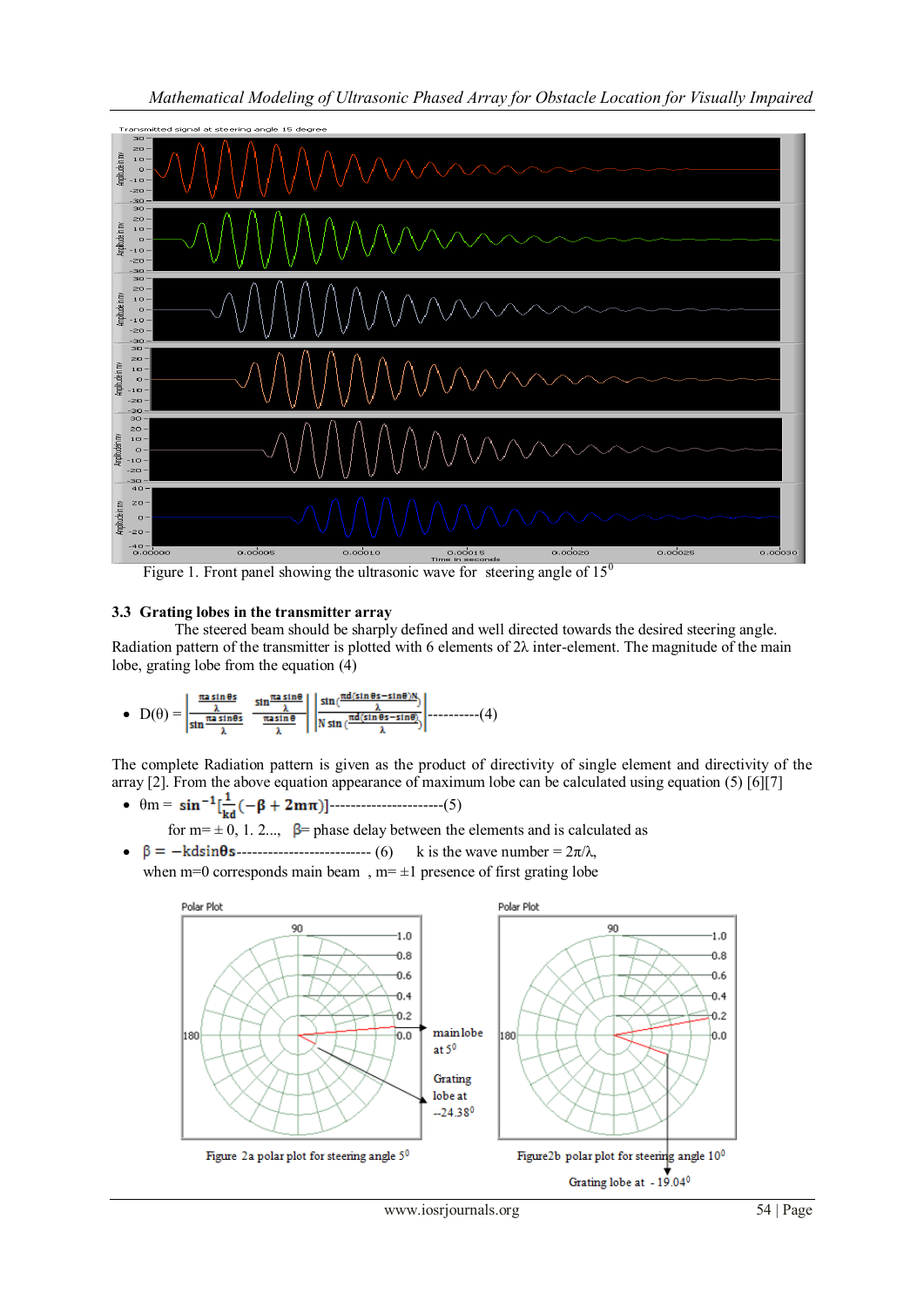

From the above polar plots it is seen that grating lobe follows the main lobe nearly by 29 degree. In case of 15 degree steering angle the grating lobe has the same magnitude as the main lobe, hence signal reproduction becomes complex. The effect of grating lobe can be reduced by adjusting the inter-element spacing of the receiver array so that the grating lobe align outside the scanning area. Here steering is performed from -20 degree to +20 degree, so that the grating lobes occuring at angles greater 20 degree and lesser than -20 degree are eliminated as they exist outside the scanning area. In between grating lobes can be reduced by varying the inter-element space of receiver array .

#### **3.4 Selection of number of elements in receiver array**

Grating lobes are undesirable and must be avoided. To avoid grating lobes  $d/\lambda \leq 1/2$ , or  $d=\lambda/2$ . This is not possible as the size of transducer is 1.9λ . 'd ' can be written as

 $d = n\lambda$ ,  $n= 1, 2, 3$ -----------------------------(7)

For n=1 and n=2 spacing between receiver elements is not practically possible since transmitter width is greater than the wavelength, and if same spacing is placed between transmitter and receiver elements, grating lobes exist resulting in wrong location of obstacle. The minimum spacing can be for  $n=3$ ,

d=3λ . -----------------------------------------(8)

Number of receiver elements can be calculated from half power bandwidth. From equation (1)  $N = 4$  gives angular resolution of 4.23 degrees.

#### **3.5 Radiation pattern of receiver elements**

The receiver array is formed with 4 elements with inter-element spacing of 3λ. The effect of grating lobes of transmitter array can be minimized if the grating lobes of the transmitter array aligns with the nulls of the receiver array response. The nulls of the array [6] can be calculated from equation (6) given as,

• 
$$
\theta_n = \sin^{-1}[\frac{1}{kd}(-\beta + \frac{2n\pi}{N})]
$$
 (9)

where  $n = \pm 1, 2, 3, \dots, n \neq N, 2N, 3N, \dots$ 

The nulls for the receiver array for steering angle 10, 15 and 20 degrees are as shown in the fig 3.